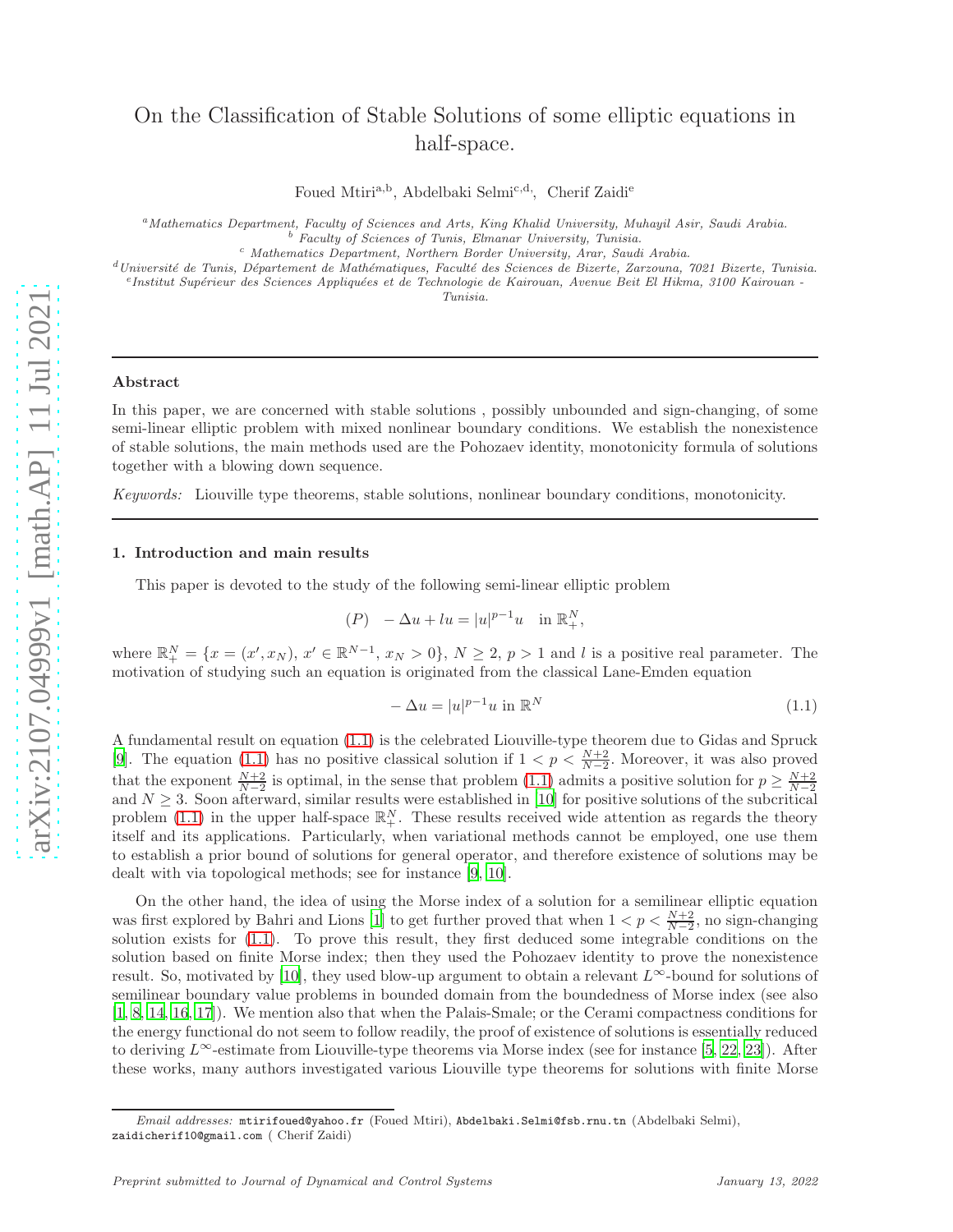indices in subcritical case such as problems with Neumann boundary condition, Dirichlet-Neumann mixed boundary and nonlinear boundary conditions (see [\[2,](#page-10-1) [11](#page-11-9), [14,](#page-11-3) [15](#page-11-10), [24,](#page-11-11) [25,](#page-11-12) [26\]](#page-11-13)). In the supercritical case, the finite Morse index solutions to the corresponding nonlinear problem [\(1.1\)](#page-0-0) have been completely classified by Farina [\[8\]](#page-11-2).

A natural question is to understand more about finite Morse index solutions of the problem (P) when  $l > 0$ . The case of Dirichlet boundary condition was studied by A. Selmi, A. Harrabi and C. Zaidi in [\[18\]](#page-11-14). They prove various Liouville type theorems for stable solutions possibly unbounded and sign-changing. While when the half space is replaced by strip domain similar result was obtained in [\[19](#page-11-15)].

In this paper we study solutions, possibly unbounded and sign-changing of the following mixed problems with mixed boundary value conditions

<span id="page-1-0"></span>
$$
\begin{cases}\n-\Delta u + l u = |u|^{p-1} u, & \text{in } \mathbb{R}^N_+, \\
\frac{\partial u}{\partial \nu} = |u|^{q-1} u, & \text{on } \Sigma_1, \\
\frac{\partial u}{\partial \nu} = 0, & \text{on } \Sigma_2, \\
\left(-\Delta u + l u = |u|^{p-1} u \quad & \text{in } \mathbb{R}^N_+, \right) \\
\frac{\partial u}{\partial \nu} = |u|^{q-1} u & \text{on } \Sigma_1, \\
u = 0 & \text{on } \Sigma_2,\n\end{cases}
$$
\n(1.3)

where

or

<span id="page-1-1"></span>
$$
\mathbb{R}_{+}^{N} = \{x = (x', x_N), x' \in \mathbb{R}^{N-1}, x_N > 0\},
$$
  
\n
$$
\Sigma_{1} = \{x = (x_{1}, \dots x_{N}) \in \mathbb{R}^{N}; x_{N} = 0, x_{1} > 0\},
$$
  
\n
$$
\Sigma_{2} = \{x = (x_{1}, \dots x_{N}) \in \mathbb{R}^{N}; x_{N} = 0, x_{1} < 0\}.
$$

In the case  $l = 0$ , Liouville-type theorems and properties for problem  $(1.2)$  or  $(1.3)$  has been studied by [\[24,](#page-11-11) [26\]](#page-11-13). In [\[24](#page-11-11)] it was shown that when  $l = 0$  there is no nontrivial bounded solution of problem [\(1.2\)](#page-1-0) or [\(1.3\)](#page-1-1) with finite morse index, provided that

$$
1 < p \leq \frac{N+2}{N-2}, 1 < q \leq \frac{N}{N-2} \text{ and } (p,q) \neq (\frac{N+2}{N-2}, \frac{N}{N-2}).
$$

Recently in [\[12\]](#page-11-16) Harrabi and Rahal have improved the results in [\[26](#page-11-13)] for a large class of the exponents p and q.

Our aim in this work is to analyze the influence of the linear term  $lu$  when  $l > 0$  in order to classify regular stable solutions possibly unbounded and sign-changing. We will prove various Liouville type theorems for  $C<sup>2</sup>$  solutions which are stable or stable outside a compact set. our analysis reveals the nonexistence of nontrivial finite Morse index solutions for all  $p > 1$ . Following [\[6,](#page-11-17) [7,](#page-11-18) [13,](#page-11-19) [18,](#page-11-14) [20\]](#page-11-20), we establish a variant of the monotonicity formula to provide nonexistence results in the supercritical range. However, in the subcritical case, we require a restrictive condition on  $u$  namely

$$
|u|_{L^{\infty}(\mathbb{R}^N_+)}^{p-1} < l(\frac{N}{2}-\frac{N-1}{q+1})(\frac{N}{p+1}-\frac{N-1}{q+1})^{-1},
$$

which allows-us to provide nonexistence result from the Pohozaev identity.

We mention that Liouville type theorems in unbounded domains play a crucial role to obtain a priori  $L^{\infty}$ -bounds for solutions of semilinear boundary value problems in bounded domain, see [\[9](#page-11-0)] for the case of positive solutions and [\[1\]](#page-10-0), [\[4\]](#page-10-2), [\[8\]](#page-11-2) and [\[14\]](#page-11-3) for sign changing solutions and having finite Morse index. Also, nonlinear Liouville type theorems combined with the degree type arguments, are useful to obtain the existence of solutions (see for instance [\[3](#page-10-3)]).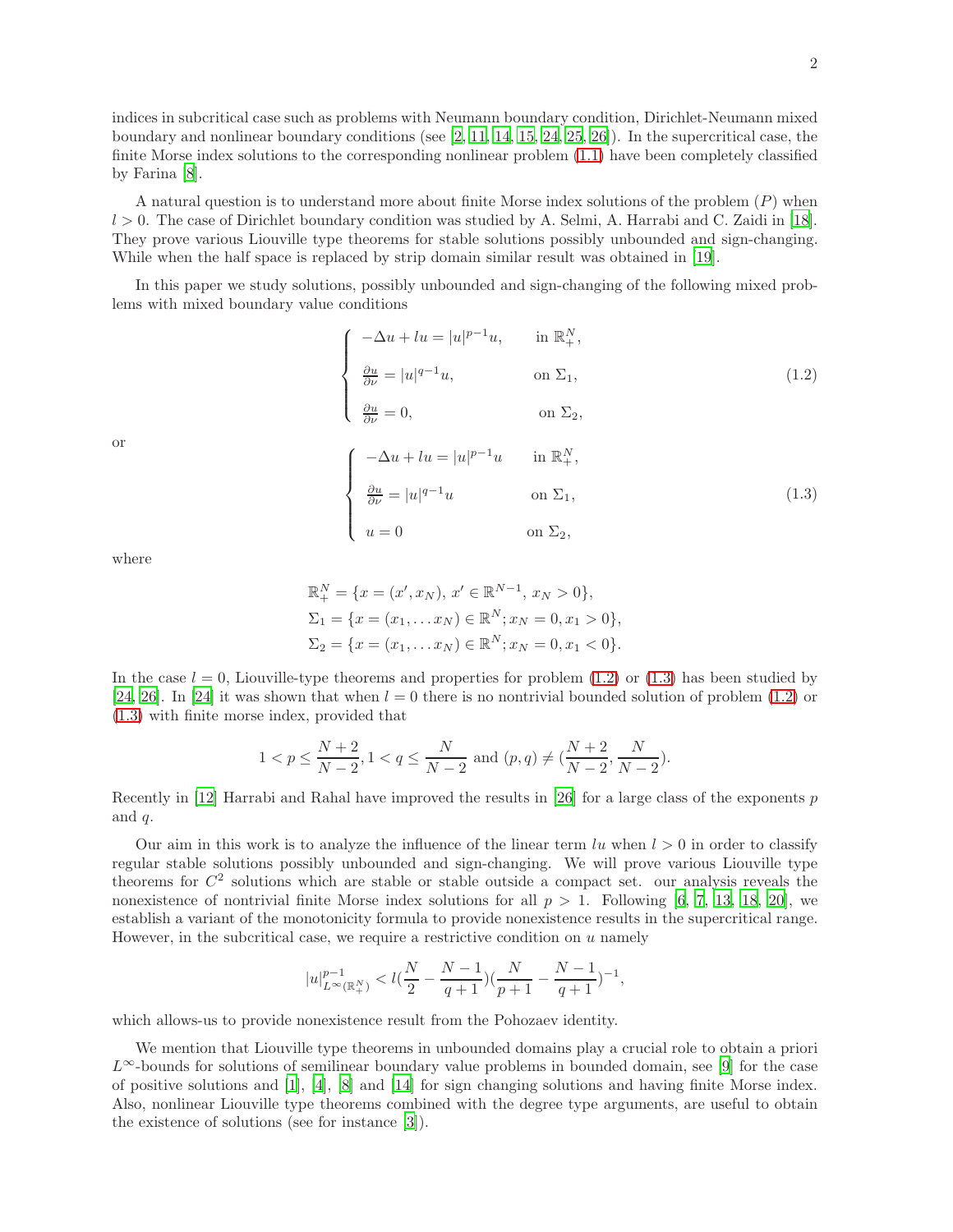In order to state our results we need to recall the following.

**Definition 1.1.** We say that a solution u of  $(1.2)$  belonging to  $C^2(\overline{\mathbb{R}^N_+})$ 

• *is stable if*

<span id="page-2-5"></span>
$$
Q_u(\varphi) = \int_{\mathbb{R}_+^N} |\nabla \varphi|^2 - q \int_{\Sigma_1} |u|^{q-1} \varphi^2 + l \int_{\mathbb{R}_+^N} \varphi^2 - p \int_{\mathbb{R}_+^N} |u|^{p-1} \varphi^2 \ge 0 \ \ \forall \varphi \in C_c^1(\overline{\mathbb{R}_+^N}), \tag{1.4}
$$

• has a Morse index equal to  $K \geq 1$  if K is the maximal dimension of a subspace  $X_K$  of  $C_c^1(\overline{\mathbb{R}^N_+})$  such *that*  $Q_u(\varphi) < 0$  *for any*  $\varphi \in X_K \backslash \{0\}$ *,* 

• *is stable outside a compact set*  $K$  *if*  $Q_u(\varphi) \geq 0$  *for any*  $\varphi \in C_c^1(\overline{\mathbb{R}^N_+} \setminus \mathcal{K})$ *.* 

Similarly, we say that a solution u of [\(1.3\)](#page-1-1) belonging to  $C^2(\overline{\mathbb{R}^N_+})$  is stable (respectively, stable outside a compact set K) if  $Q_u(\varphi) \geq 0$  for every  $\varphi \in C_c^1(\mathbb{R}^N_+ \cup \Sigma_1)$  (respectively,  $\varphi \in C_c^1((\mathbb{R}^N_+ \cup \Sigma_1)\setminus\mathcal{K})$ .

Remark 1.1. *(i). Clearly a solution is stable if and only if its Morse index is equal to zero.*

*(ii). Any finite Morse index solution* u *is stable outside* a compact set  $K \subset \mathbb{R}^N_+$ *. Indeed there exist*  $K \geq 1$  and  $X_K := \text{span}\{\varphi_1, \ldots, \varphi_K\} \subset C_c^1(\mathbb{R}^N_+)$  such that  $Q_u(\varphi) < 0$  for any  $\varphi \in X_K \setminus \{0\}$ . Then,  $Q_u(\varphi) \geq 0$  for every  $\varphi \in C_c^1(\overline{\mathbb{R}^N_+} \setminus \mathcal{K})$ , where  $\mathcal{K} := \bigcup_{j=1}^K supp(\varphi_j)$ .

<span id="page-2-0"></span>The first result of this paper is

**Theorem 1.1.** Let  $u \in C^2(\overline{\mathbb{R}^N_+})$ , be a stable solution of [\(1.2\)](#page-1-0) or [\(1.3\)](#page-1-1) and  $l > 0$ . Assume that

*1.*  $p > 1$ *,*  $q > 1$  *if*  $N = 2$ *,* 2.  $p \in (1, \frac{N+2}{N-2}]$  and  $q > 1$ , or  $p > \frac{N+2}{N-2}$  and  $2q - p - 1 \ge 0$  if  $N \ge 3$ . *Then*  $u \equiv 0$ *.* 

**Remark 1.2.** In statement (2) of Theorem [1.1](#page-2-0) if  $p > \frac{N+2}{N-2}$  then  $2q - p - 1 \ge 0$  is satisfied if  $p \le q$ . If  $p > q$  the condition  $2q - p - 1 \ge 0$  implies that necessarily  $q > \frac{N}{N-2}$ .

In the case of solutions of [\(1.2\)](#page-1-0) or [\(1.3\)](#page-1-1) which are stable outside a compact set of  $\mathbb{R}^N_+$  we prove that

**Theorem 1.2.** Let  $N \geq 3$ ,  $l > 0$  and  $u \in C^2(\overline{\mathbb{R}^N_+})$  be a solution of [\(1.2\)](#page-1-0) or [\(1.3\)](#page-1-1) which is stable outside *a compact set. Assume that*

<span id="page-2-1"></span>
$$
|u|_{L^{\infty}(\mathbb{R}^N_+)}^{p-1} < l(\frac{N}{2}-\frac{N-1}{q+1})(\frac{N}{p+1}-\frac{N-1}{q+1})^{-1}, \quad p \in (1,\frac{N+2}{N-2}) \quad and \quad q > \frac{N}{N-2},
$$

<span id="page-2-2"></span>*then*  $u \equiv 0$ *.* 

**Theorem 1.3.** Let  $N \geq 3$ ,  $l > 0$  and  $u \in C^2(\overline{\mathbb{R}^N_+})$ , be a solution of [\(1.2\)](#page-1-0) or [\(1.3\)](#page-1-1) which is stable outside *a compact set of*  $\mathbb{R}^N_+$ *. Assume that*  $p \geq \frac{N+2}{N-2}$  with  $2q - p - 1 \geq 0$ *, then*  $u \equiv 0$ *.* 

The proof of Theorem [1.2](#page-2-1) or [1.1](#page-2-0) uses a version of monotonicity formula of equation  $(1.2)$  or  $(1.3)$ . We mention that the monotonicity formula is a powerful tool to understand supercritical elliptic equations or systems. This approach has been used successfully for the Lane-Emden equation in [\[20\]](#page-11-20).

For  $R > 0$ , denote  $A_R = \{R < |x| < 2R\}$ ,  $B_R^+ = B_R \cap \mathbb{R}^N_+$  and  $\partial B_R^+ = \partial B_R \cap \mathbb{R}^N_+$  where  $B_R$  is the open ball centered at the origin and with radius  $\overline{R}$ . The key step of the proofs of Theorems [1.1,](#page-2-0) [1.2](#page-2-1) and [1.3](#page-2-2) is the following integral estimates which are useful in the subcritical, critical and supercritical cases.

**Proposition 1.1.** Let  $u \in C^2(\overline{\mathbb{R}^N_+})$  a solution of [\(1.2\)](#page-1-0) or [\(1.3\)](#page-1-1) which is stable outside a compact set  $\mathcal{K} \subset B_{R_0}^+$  for some  $R_0 > 0$ . Then for all  $R > 2R_0$ , we have.

<span id="page-2-4"></span><span id="page-2-3"></span>
$$
\int_{B_R^+} |\nabla u|^2 + \int_{B_R^+} l u^2 + \int_{B_R^+} |u|^{p+1} + \int_{\Sigma_1 \cap B_R^+} |u|^{q+1} \le C_0 + CR^{-2} \int_{A_R} u^2,
$$
\n(1.5)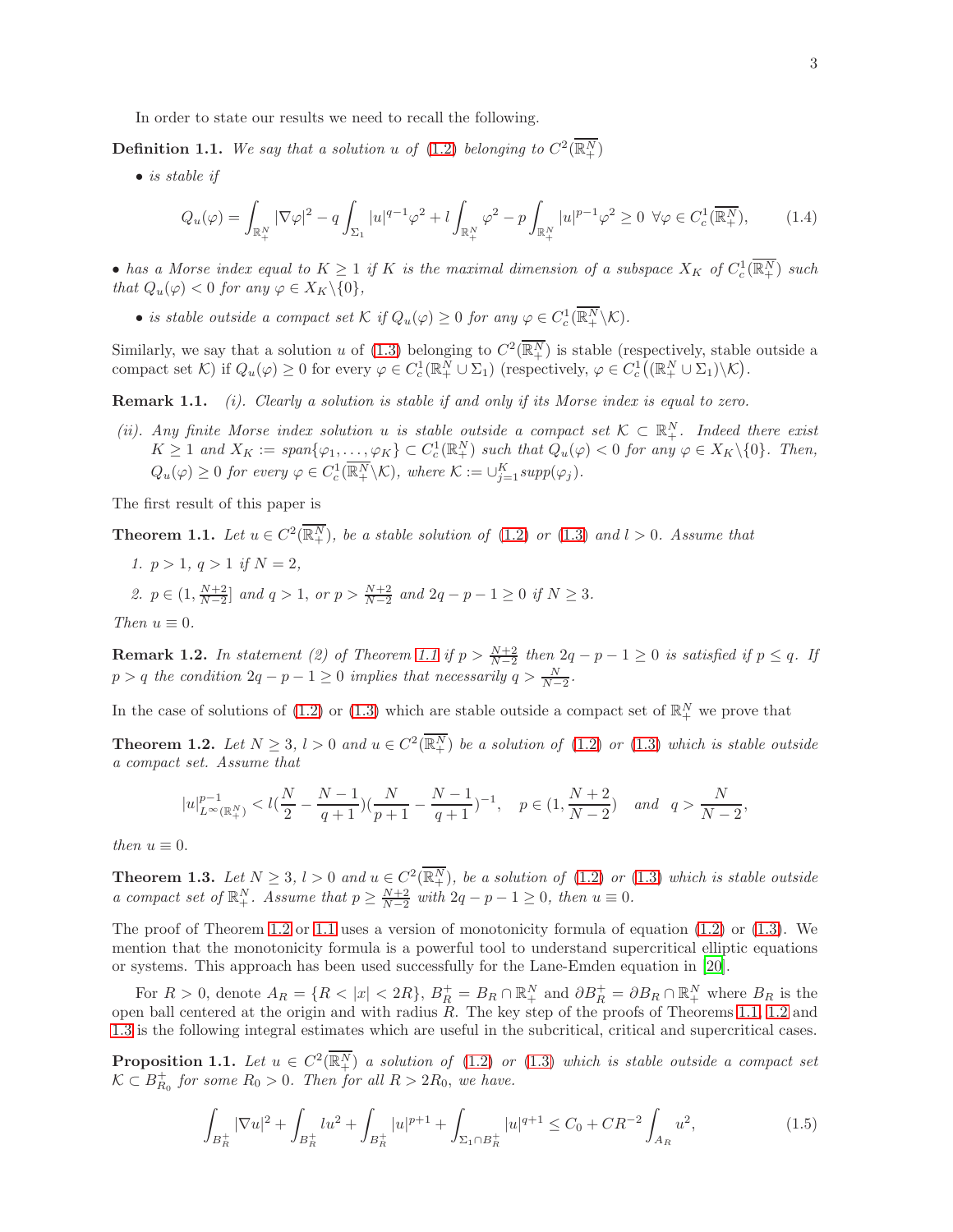<span id="page-3-0"></span>
$$
\int_{B_R^+} |\nabla u|^2 + \int_{B_R^+} lu^2 + \int_{B_R^+} |u|^{p+1} + \int_{\Sigma_1 \cap B_R^+} |u|^{q+1} \le C_0 + CR^{N-2\frac{p+1}{p-1}}.
$$
\n(1.6)

*Here*  $C = C(N, p)$  and  $C_0 = C_0(u, R_0, N, p)$  are positive constants independent of R. Furthermore, if u *is a stable solution, then* [\(1.5\)](#page-2-3) *and* [\(1.6\)](#page-3-0) *hold with*  $C_0 = 0$ *.* 

Remark 1.3. *Observe that classification of* bounded stable *solutions of* [\(1.2\)](#page-1-0) *or* [\(1.3\)](#page-1-1) *follows immediately from* [\(1.5\)](#page-2-3) *for all* p > 1*. In fact, since* u *is bounded, then from [\[22](#page-11-7)] we can find a positive constant* C and a sequence  $R_n \to \infty$  as  $n \to \infty$  such that

$$
\int_{\mathbb{R}_+^N \cap B_{2R_n}} u^2 \le C \int_{\mathbb{R}_+^N \cap B_{R_n}} u^2. \tag{1.7}
$$

*According to* [\(1.5\)](#page-2-3) *(with*  $C_0 = 0$ *), we derive* 

$$
l\int_{\mathbb{R}^N_+\cap B_{R_n}}u^2\leq CR_n^{-2}\int_{\mathbb{R}^N_+\cap B_{R_n}}u^2.
$$

 $As R_n \to \infty$  *as*  $n \to \infty$ , there exists  $n_0 \in \mathbb{N}$  such that  $CR_n^{-2} < \frac{l}{2}$  for all  $n > n_0$ , and therefore we deduce *that*

$$
\int_{\mathbb{R}^N_+\cap B_{R_n}} u^2 \leq 0, \ \forall n > n_0,
$$

*which implies that*  $u \equiv 0$ *. Point out that for*  $l > 0$ *, we cannot always use the doubling lemma technique* as in the case  $l = 0$  (see [\[21](#page-11-21)]), to reduce the classification for only bounded solutions of  $(1.2)$  or  $(1.3)$ . *Therefore, we shall pay special attention to the delicate case of unbounded solutions by exploiting the following variant of the monotonicity formula.*

For  $\tau > 0$ , define the function  $u^{\tau}$  by

<span id="page-3-3"></span><span id="page-3-2"></span>
$$
u^{\tau}(x) = \tau^{\frac{2}{p-1}} u(\tau x), \text{ for } x \in \mathbb{R}^N_+,
$$

<span id="page-3-1"></span>then we have

**Proposition 1.2.** Let  $u \in C^2(\overline{\mathbb{R}^N_+})$  be a solution of [\(1.2\)](#page-1-0) or [\(1.3\)](#page-1-1) and  $\tau > 0$  be a constant. Set

$$
E(u,\tau) = \int_{B_1 \cap \mathbb{R}_+^N} \left(\frac{1}{2} |\nabla u^\tau|^2 + \frac{\lambda \tau^2}{2} |u^\tau|^2 - \frac{1}{p+1} |u^\tau|^{p+1}\right) - \frac{\tau^{1-2\frac{q-1}{p-1}}}{q+1} \int_{\Sigma_1 \cap B_1} |u^\tau|^{q+1} + \frac{1}{p-1} \int_{\partial B_1 \cap \mathbb{R}_+^N} |u^\tau|^2.
$$
\n(1.8)

*Then*

$$
\frac{dE}{d\tau} = \tau \int_{\partial B_1 \cap \mathbb{R}_+^N} \left(\frac{du^\tau}{d\tau}\right)^2 ds + \lambda \tau \int_{B_1 \cap \mathbb{R}_+^N} (u^\tau)^2 dx + \frac{2q - p - 1}{(p - 1)(q + 1)} \tau^{-2\frac{q - 1}{p - 1}} \int_{\Sigma_1 \cap B_1} |u^\tau|^{q + 1} \tag{1.9}
$$

*for all*  $p, q > 1$ *. Furthermore, E is a nondecreasing function of*  $\tau$  *if*  $2q - p - 1 \ge 0$ .

This paper is organized as follows. In section 2 we prove Propositions [1.1](#page-2-4) and [1.2.](#page-3-1) The proofs of Theorems [1.1](#page-2-0) and [1.2-](#page-2-1)[1.3](#page-2-2) are given respectively in sections 3 and 4.

## 2. Proofs of Propositions [1.1](#page-2-4) and [1.2](#page-3-1)

**Proof of Proposition [1.1](#page-2-4)**. Let  $u \in C^2(\overline{\mathbb{R}^N_+})$  be a solution of  $(1.2)$  or  $(1.3)$  which is stable outside a compact set  $\mathcal{K} \subset B_{R_0}^+$ . For all  $R > 2R_0$ , define the family of test functions  $\psi = \psi_{(R,R_0)} \in C_c^1(\mathbb{R}^n)$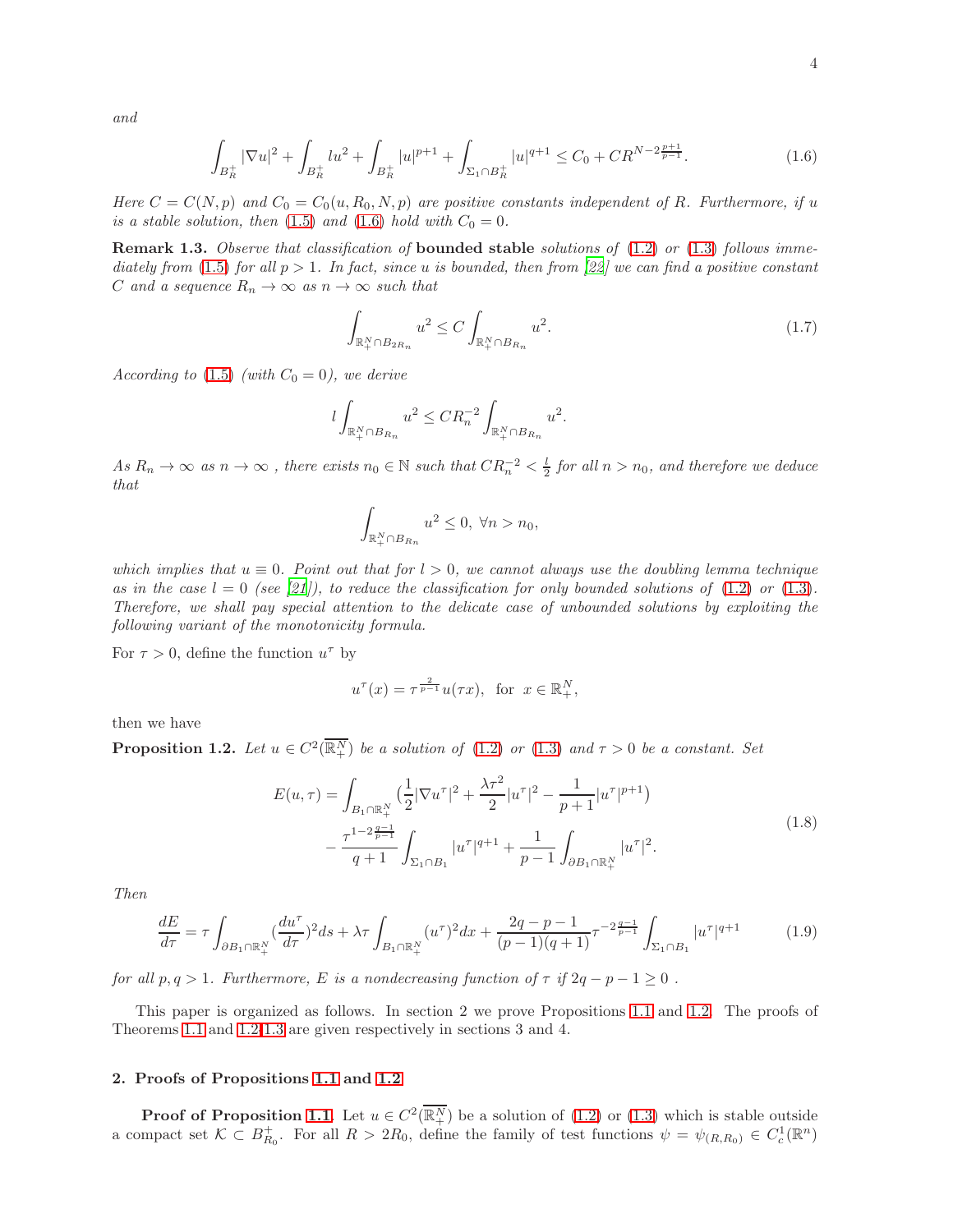satisfying

<span id="page-4-0"></span>
$$
\begin{cases} 0 \le \psi \le 1, \\ \psi \equiv 1 \text{ if } 2R_0 < |x| < R, \ \psi \equiv 0 \text{ if } |x| < R_0 \text{ or } |x| > 2R, \\ |\nabla \psi| \le CR^{-1} \text{ if } R < |x| < 2R. \end{cases}
$$
 (2.1)

If u is a stable solution, we use  $\psi = \psi_R$  verifying [\(2.1\)](#page-4-0) with  $R_0 = 0$  (that is  $\psi = 1$  if  $|x| < R$ ). For  $m > 1$ we have  $u\psi^m \in C_c^1(B_{2R}^+\backslash B_{R_0}^+)$ , then it can be chosen as a test function and in view of [\(1.4\)](#page-2-5), we have

<span id="page-4-1"></span>
$$
\int_{B_{2R}^+} |\nabla(u\psi^m)|^2 + l \int_{B_{2R}^+} u^2 \psi^{2m} dx - p \int_{B_{2R}^+} |u|^{p+1} \psi^{2m} dx - q \int_{\Sigma_1 \cap B_{2R}^+} |u|^{q+1} \psi^{2m} \ge 0, \ \ \forall \ \ R > 2R_0. \ (2.2)
$$

Multiply [\(1.2\)](#page-1-0) or [\(1.3\)](#page-1-1) by  $u\psi^{2m}$  and integrate by parts and taking into account that

<span id="page-4-2"></span>
$$
\nabla u.\nabla (u\psi^{2m}) = |\nabla (u\psi^m)|^2 - u^2 |\nabla (\psi^m)|^2,
$$

so, we get

$$
\int_{B_{2R}^+} |\nabla(u\psi^m)|^2 + l \int_{B_{2R}^+} u^2 \psi^{2m} dx - \int_{B_{2R}^+} |u|^{p+1} \psi^{2m} dx
$$
\n
$$
= - \int_{\Sigma_1 \cap B_{2R}^+} |u|^{q+1} \psi^{2m} dx + \int_{B_{2R}^+} u^2 |\nabla(\psi^m)|^2.
$$
\n(2.3)

Combine [\(2.2\)](#page-4-1) and [\(2.3\)](#page-4-2), then for all  $R > 2R_0$  we derive

$$
\int_{B_{2R}^+} |\nabla(u\psi^m)|^2 + l \int_{B_{2R}^+} u^2 \psi^{2m} dx + \int_{B_{2R}^+} |u|^{p+1} \psi^{2m} dx + \int_{\Sigma_1 \cap B_{2R}^+} |u|^{q+1} \psi^{2m} dx
$$
\n
$$
\leq C_p \int_{B_{2R}^+} u^2 |\nabla(\psi^m)|^2,
$$
\n(2.4)

which implies that

$$
\int_{B_{2R}^+} |\nabla(u\psi^m)|^2 + l \int_{B_{2R}^+} u^2 \psi^{2m} dx + \int_{B_{2R}^+} |u|^{p+1} \psi^{2m} dx + \int_{\Sigma_1 \cap B_{2R}^+} |u|^{q+1} \psi^{2m} dx
$$
\n
$$
\leq C_0 + C_{p,m} R^{-2} \int_{A_R^+} u^2 \psi^{2m-2},
$$
\n(2.5)

where  $C_0 = 0$  if u is a stable solution. Hence inequality [\(1.5\)](#page-2-3) follows from the last inequality. Using now Young's inequality and choose  $m = \frac{p+1}{p-1} > 1$ , we deduce that

$$
R^{-2} \int_{A_R^+} u^2 \psi^{2m-2} \le R^{-2} \int_{B_{2R}^+} u^2 \psi^{2m-2} \le C_{p,N} R^{N-2\frac{p+1}{p-1}} + \frac{2}{p+1} \int_{B_{2R}^+} u^{p+1} \psi^{2m}.
$$

Insert the last inequality into the right hand-side of [\(2.5\)](#page-4-3), so derive the main integral estimate [\(1.6\)](#page-3-0). The proof of Proposition [1.1](#page-2-4) is thereby completed.  $\square$ 

**Proof of Proposition [1.2](#page-3-1)**. Since u is a solution of  $(1.2)$ , it follows that  $u^{\tau}$  satisfies

<span id="page-4-4"></span><span id="page-4-3"></span>
$$
\begin{cases}\n-\Delta u^{\tau} + l\tau^2 u^{\tau} = |u^{\tau}|^{p-1} u^{\tau} & \text{in } \mathbb{R}^N_+, \\
\frac{\partial u^{\tau}}{\partial \nu} = \tau^{1-2\frac{q-1}{p-1}} |u^{\tau}|^{q-1} u^{\tau} & \text{on } \Sigma_1, \\
\frac{\partial u^{\tau}}{\partial \nu} = 0 & \text{on } \Sigma_2.\n\end{cases}
$$
\n(2.6)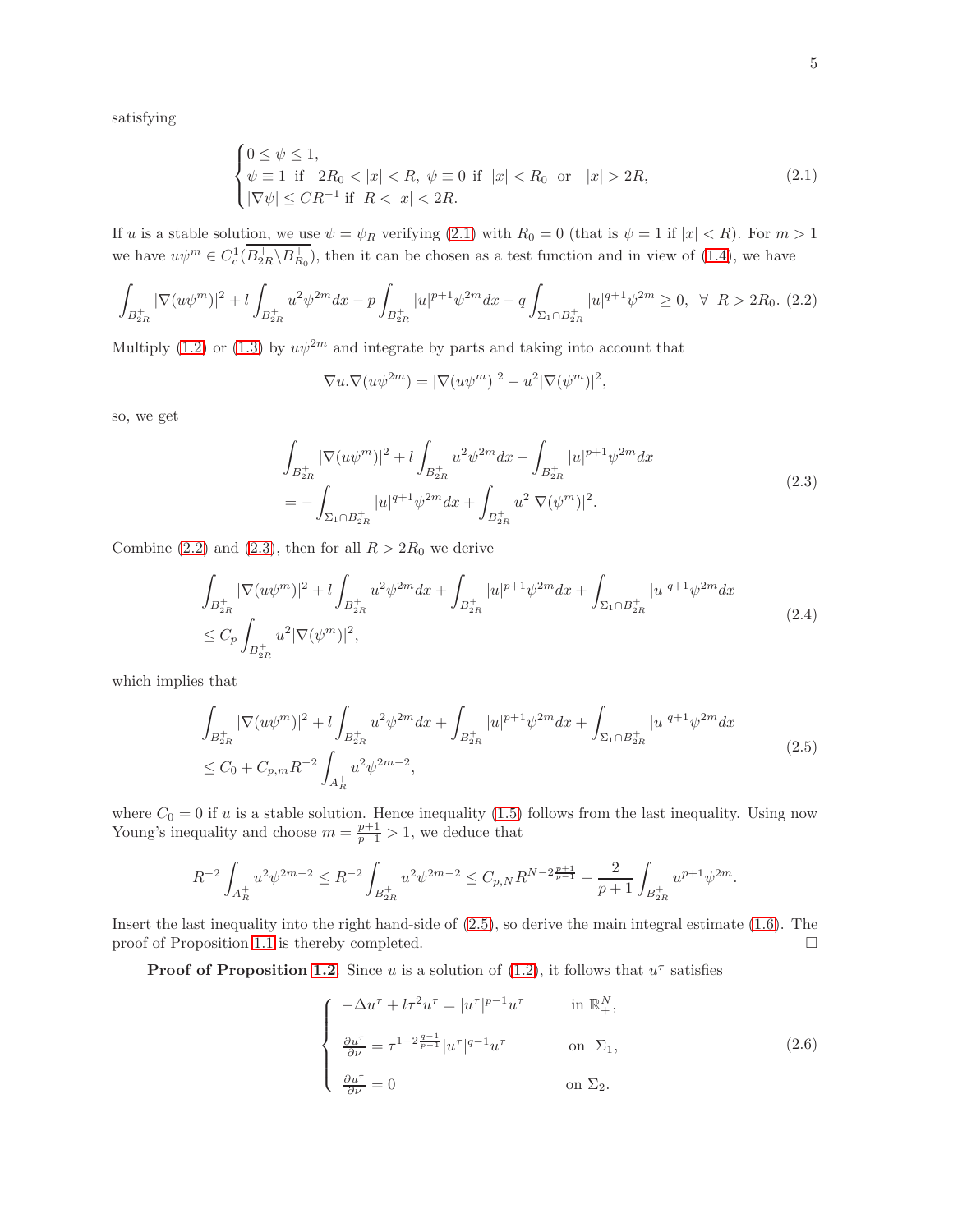Let

<span id="page-5-2"></span>
$$
\overline{E}(u,\tau) = \int_{B_1 \cap \mathbb{R}_+^N} \left( \frac{1}{2} |\nabla u^\tau|^2 + \frac{l}{2} \tau^2 (u^\tau)^2 - \frac{1}{p+1} |u^\tau|^{p+1} \right),\tag{2.7}
$$

then

<span id="page-5-5"></span>
$$
\frac{d}{d\tau}\overline{E}(u,\tau) = \int_{B_1 \cap \mathbb{R}^N_+} \nabla u^{\tau} \nabla \frac{du^{\tau}}{d\tau} + l\tau \int_{B_1} (u^{\tau})^2 + l\tau^2 \int_{B_1} u^{\tau} \frac{du^{\tau}}{d\tau} - \int_{B_1} |u^{\tau}|^{p-1} u^{\tau} \frac{du^{\tau}}{d\tau}.
$$
 (2.8)

Integrating by parts and using the fact that  $u^{\tau}$  is a solution of [\(2.6\)](#page-4-4), we get

<span id="page-5-0"></span>
$$
\frac{d}{d\tau}\overline{E}(u,\tau) = \int_{\partial B_1 \cap \mathbb{R}_+^N} \frac{\partial u^\tau}{\partial r} \frac{du^\tau}{d\tau} + l\tau \int_{B_1} (u^\tau)^2 + \tau^{1-2\frac{q-1}{p-1}} \int_{\Sigma_1 \cap B_1} |u^\tau|^{q-1} u^\tau \frac{du^\tau}{d\tau}.
$$
(2.9)

In what follows, we express all derivatives of  $u^{\tau}$  in the  $r = |x|$  variable in terms of derivatives in the  $\tau$ variable. In the definition of  $u^{\tau}$ , directly differentiating in  $\tau$  gives

<span id="page-5-4"></span><span id="page-5-3"></span><span id="page-5-1"></span>
$$
\tau \frac{du^{\tau}}{d\tau} = \frac{2}{p-1} u^{\tau} + r \frac{\partial u^{\tau}}{\partial r}.
$$
\n(2.10)

From  $(2.9)$  and  $(2.10)$ , we obtain

$$
\frac{d}{d\tau}\overline{E}(u,\tau) = \tau \int_{\partial B_1 \cap \mathbb{R}_+^N} (\frac{du^{\tau}}{d\tau})^2 - \frac{1}{p-1} \int_{\partial B_1 \cap \mathbb{R}_+^N} \frac{d(u^{\tau})^2}{d\tau} + \lambda \tau \int_{B_1 \cap \mathbb{R}_+^N} (u^{\tau})^2 + \tau^{1-2\frac{q-1}{p-1}} \int_{\Sigma_1 \cap B_1} |u^{\tau}|^{q-1} u^{\tau} \frac{du^{\tau}}{d\tau}.
$$
\n(2.11)

On the other hand we have

$$
\tau^{1-2\frac{q-1}{p-1}} \int_{\Sigma_1 \cap B_1} |u^\tau|^{q-1} u^\tau \frac{du^\tau}{d\tau}
$$
\n
$$
= \frac{d}{d\tau} \left[ \frac{\tau^{1-2\frac{q-1}{p-1}}}{q+1} \int_{\Sigma_1 \cap B_1} |u^\tau|^{q+1} \right] - \frac{(p+1-2q)\tau^{-2\frac{q-1}{p-1}}}{(p-1)(q+1)} \int_{\Sigma_1 \cap B_1} |u^\tau|^{q+1}.
$$
\n(2.12)

Combining  $(2.7)$ ,  $(2.11)$  and  $(2.12)$ , we get  $(1.8)$  and  $(1.9)$ .

Concerning problem  $(1.3)$  the proof can be obtained with only minor modifications. Since u is a solution of  $(1.3)$ , then  $u^{\tau}$  satisfies

<span id="page-5-6"></span>
$$
\begin{cases}\n-\Delta u^{\tau} + l\tau^2 u^{\tau} = |u^{\tau}|^{p-1} u^{\tau}, & \text{in } \mathbb{R}_+^N, \\
\frac{\partial u^{\tau}}{\partial \nu} = \tau^{1-2\frac{q-1}{p-1}} |u^{\tau}|^{q-1} u^{\tau}, & \text{on } \Sigma_1, \\
u^{\tau} = 0, & \text{on } \Sigma_2.\n\end{cases}
$$
\n(2.13)

Integrating by parts in [\(2.8\)](#page-5-5) and using the fact that  $u^{\tau}$  is a solution of [\(2.13\)](#page-5-6), we get

$$
\frac{d}{d\tau}\overline{E}(u,\tau) = \int_{\partial B_1 \cap \mathbb{R}_+^N} \frac{\partial u^\tau}{\partial r} \frac{du^\tau}{d\tau} + l\tau \int_{B_1} (u^\tau)^2 + \int_{(\Sigma_1 \cup \Sigma_2) \cap B_1} \frac{\partial u^\tau}{\partial \nu} \frac{du^\tau}{d\tau}
$$
\n
$$
= \int_{\partial B_1 \cap \mathbb{R}_+^N} \frac{\partial u^\tau}{\partial r} \frac{du^\tau}{d\tau} + l\tau \int_{B_1} (u^\tau)^2 + \tau^{1-2\frac{q-1}{p-1}} \int_{\Sigma_1 \cap B_1} |u^\tau|^{q-1} u^\tau \frac{du^\tau}{d\tau}.
$$
\n(2.14)

Indeed, we have  $u^{\tau} \equiv 0$  in  $\Sigma_2 \cap B_1$  for all  $\tau > 0$ , then  $\frac{du^{\tau}}{d\tau} = 0$  in  $\Sigma_2 \cap B_1$ . The rest of the prof is unchanged. Now, since  $\lambda$  is a positive scalar and  $2q - p - 1 \geq 0$  we have that E is a nondecreasing function of  $\tau$ . This completes the proof of Proposition [1.2.](#page-3-1)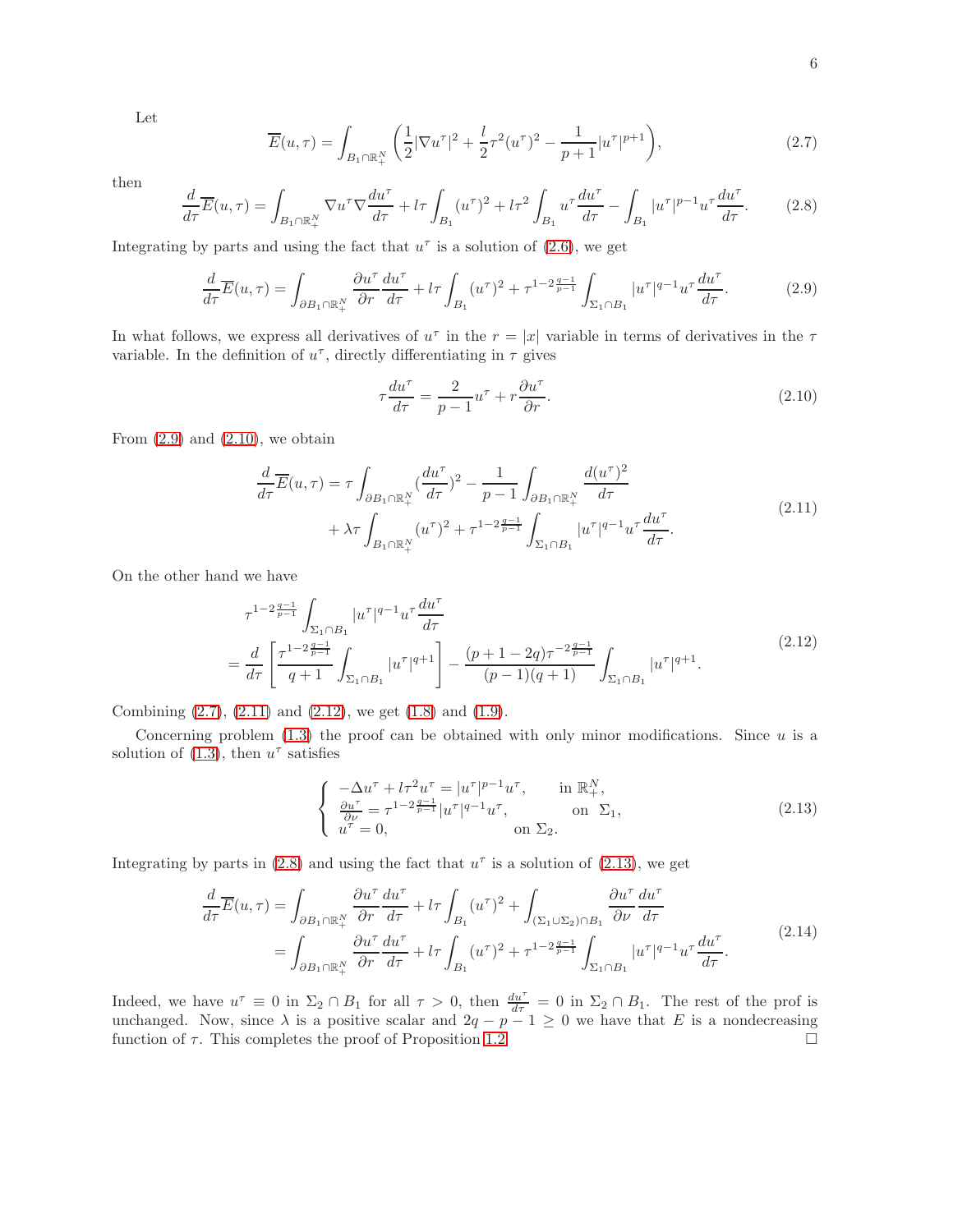## 3. Proof of Theorem [1.1](#page-2-0)

Let  $u \in C^2(\overline{\mathbb{R}^N_+})$  be a stable solution of  $(1.2)$  or  $(1.3)$ . If  $N = 2$  from  $(1.6)$  we have

$$
\int_{B_R^+} |u|^{p+1} \le C R^{-\frac{4}{p-1}},
$$

which yields that  $u \equiv 0$  for all  $p > 1$ .

If  $N \geq 3$ , three cases may occur.

**Case** 1. If  $1 < p < \frac{N+2}{N-2}$ . From the main integral estimate [\(1.6\)](#page-3-0) of Proposition [1.1](#page-2-4) (with  $C_0 = 0$ ), we have

$$
\int_{B_R^+} |u|^{p+1} \le C R^{N-2\frac{p+1}{p-1}}, \ \forall R > 0.
$$

As  $N-2\frac{p+1}{p-1}<0$  if  $1 < p < \frac{N+2}{N-2}$ , we may readily see that  $u \equiv 0$ .

**Case** 2. If  $p = \frac{N+2}{N-2}$ . Apply again [\(1.6\)](#page-3-0), we derive

$$
\int_{\mathbb{R}_+^N} |u|^{\frac{2N}{N-2}} < \infty \text{ and } \int_{A_R \cap \mathbb{R}_+^N} |u|^{\frac{2N}{N-2}} \to 0 \text{ as } R \to \infty,
$$

where  $A_R = \{R < |x| < 2R\}$ . Invoking now [\(1.5\)](#page-2-3) of Proposition [1.1](#page-2-4) (with  $C_0 = 0$ ) and applying Hölder's inequality, we derive that

$$
\int_{B_R^+}|u|^{\frac{2N}{N-2}}\leq CR^{-2}\int_{A_R\cap\mathbb{R}^N_+}|u|^2\leq C\left(\int_{A_R\cap\mathbb{R}^N_+}|u|^{\frac{2N}{N-2}}\right)^{\frac{N-2}{N}},\ \forall R>0.
$$

Hence, we deduce that  $\int_{\mathbb{R}^N_+}$  $|u|^{\frac{2N}{N-2}}=0$  and so  $u\equiv 0$ .

**Case 3.** If  $p > \frac{N+2}{N-2}$ . This case needs more involving analysis using the powerful monotonicity formula. The fact that  $\lambda > 0$  allows-us to provide nonexistence result for all supercritical exponent p.

Substitute R by  $\tau R$  in [\(1.6\)](#page-3-0) (with  $C_0 = 0$ ), then  $\forall R > 0$  and  $\tau > 1$ , one has

<span id="page-6-2"></span>
$$
\int_{B_{\tau_R}^+} \left( |\nabla u|^2 + |u|^{p+1} + l |u|^2 \right) + \int_{\Sigma_1 \cap B_{\tau_R}^+} |u|^{q+1} \le C\tau^{N-2\frac{p+1}{p-1}} R^{N-2\frac{p+1}{p-1}}.
$$
\n(3.1)

Scaling back<sup>[1](#page-6-0)</sup>, we obtain

<span id="page-6-1"></span>
$$
\int_{B_R^+} \left( |\nabla u^{\tau}|^2 + |u^{\tau}|^{p+1} + l\tau^2 |u^{\tau}|^2 \right) + \tau^{1-2\frac{q-1}{p-1}} \int_{\Sigma_1 \cap B_R^+} |u^{\tau}|^{q+1} \leq CR^{N-2\frac{p+1}{p-1}}, \ \forall R > 0, \forall \tau > 1. \tag{3.2}
$$

So,  $(u^{\tau})_{\tau\geq 1}$  is uniformly bounded in  $H^1 \cap L^{p+1}(B_R^+)$  and  $(\tau^{\frac{p+1-2q}{(p-1)(q+1)}}u^{\tau})_{\tau\geq 1}$  is uniformly bounded in  $L^{q+1}(\Sigma_1 \cap B_R)$  for any  $R > 0$ . Consequently, from a standard diagonal subsequence argument, we can find a sequence  $(u^{\tau_j})$  which converges strongly in  $L^2(B_R^+)$  and weakly in  $H^1 \cap L^{p+1}(B_R^+)$  to some function  $u^{\infty}$  for every  $R > 0$ , as  $\tau_j \to +\infty$ . Multiply the following equation

$$
u^{\tau} = \lambda^{-1} \tau^{-2} (\Delta u^{\tau} + |u^{\tau}|^{p-1} u^{\tau}) \quad \text{in} \quad \mathbb{R}^N_+,
$$

by  $\phi \in C_c^1(\overline{B_R^+})$ , then integrate by parts and using Hölder's inequality, we derive from [\(3.2\)](#page-6-1) that

$$
\left| \int_{B_R^+} u^\tau \phi \right| \le \frac{C_{R,\phi}}{\tau^2}, \text{ where } C_{R,\phi} > 0.
$$

<span id="page-6-0"></span><sup>&</sup>lt;sup>1</sup>In fact, multiply [\(3.1\)](#page-6-2) by  $\tau^{2\frac{p+1}{p-1}}$  and use the change of variable  $x = \tau y$ .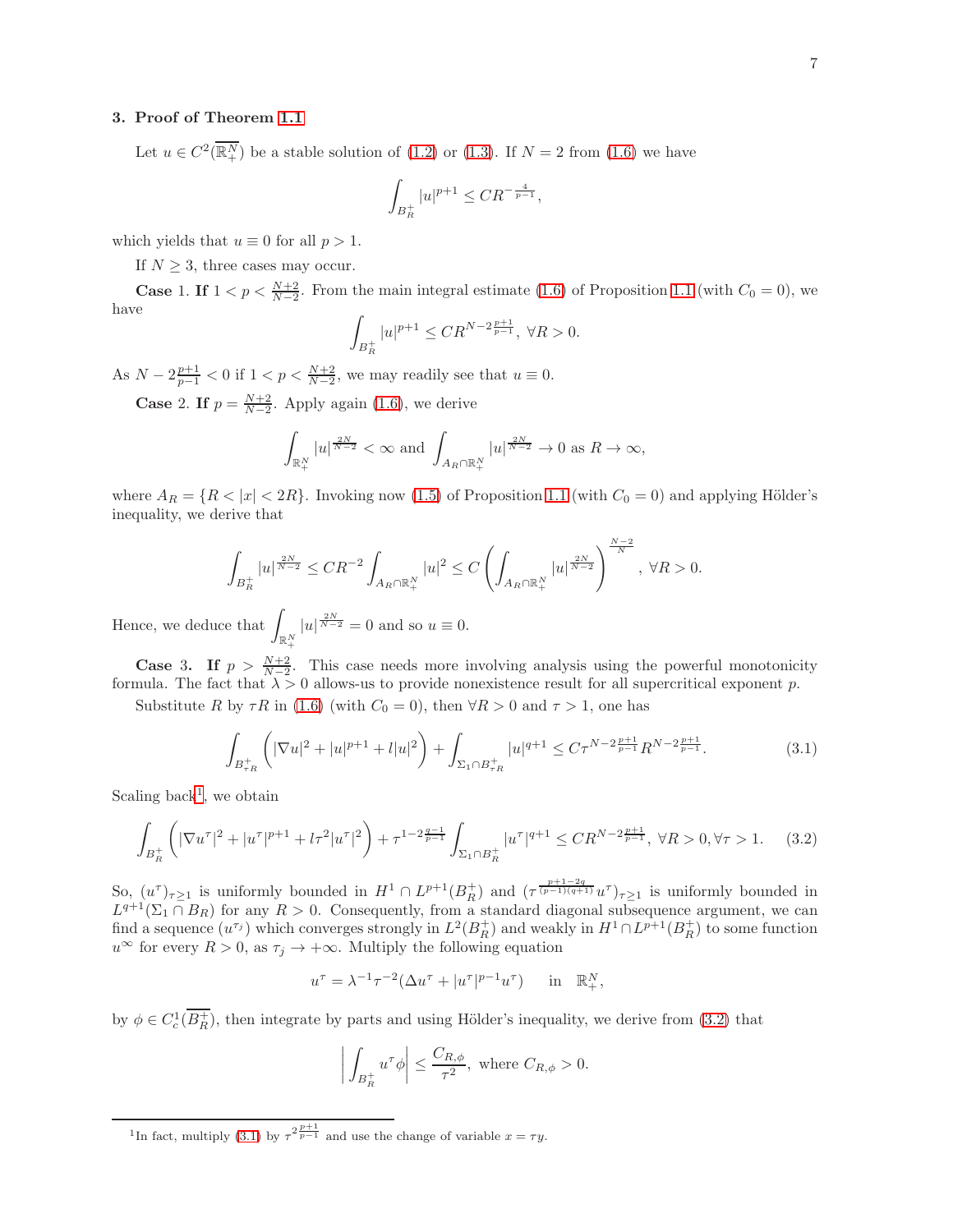Consequently,  $(u^{\tau_j})$  converges weakly to 0 in  $L^2(B_R^+)$ , so  $u^{\infty} = 0$  and then  $(u^{\tau_j})$  converges strongly to 0 in  $L^2(B_R^+)$ . Invoking now inequality [\(1.5\)](#page-2-3) of Proposition [1.1](#page-2-4) where we substitute R by  $\tau R$  we obtain

$$
\int_{B_{\tau_R}^+} (|\nabla u|^2 + |u|^{p+1} + lu^2) + \int_{\Sigma_1 \cap B_{\tau_R}^+} |u|^{q+1} \leq CR^{-2} \tau^{-2} \int_{B_{2\tau_R}^+} u^2.
$$

Thus, scaling back, we deduce

$$
\int_{B_R^+} (|\nabla u^\tau|^2 + |u^\tau|^{p+1} + l\tau^2 |u^\tau|^2) + \tau^{1-2\frac{q-1}{p-1}} \int_{\Sigma_1 \cap B_R^+} |u^\tau|^{q+1} \le CR^{-2} \int_{B_{2R}^+} (u^\tau)^2. \tag{3.3}
$$

As a consequence,  $(u^{\tau})$  converges strongly to 0 in  $H^1 \cap L^{p+1}(B_R^+)$  and  $(\tau u^{\tau})$  converges strongly to 0 in  $L^2(B_R^+)$  as  $\tau \to \infty$ . Moreover, we have

<span id="page-7-0"></span>
$$
\lim_{\tau \to +\infty} E_2(u, \tau) = 0,\tag{3.4}
$$

where

$$
E_2(u,\tau) = \int_{B_1^+} \left( \frac{1}{2} |\nabla u^{\tau}|^2 + \frac{\lambda \tau^2}{2} |u^{\tau}|^2 - \frac{1}{p+1} |u^{\tau}|^{p+1} \right) - \frac{\tau^{1-2\frac{q-1}{p-1}}}{q+1} \int_{\Sigma_1 \cap B_1} |u^{\tau}|^{q+1}.
$$

We claim that the same holds true for  $E$ . To see this, simply observe that since  $E$  is nondecreasing,

$$
E(u,\tau) \leq \frac{1}{\tau} \int_{\tau}^{2\tau} E(u,t)dt
$$
  
=  $\frac{1}{\tau} \int_{\tau}^{2\tau} E_2(u,t)dt + \frac{\tau^{-1}}{p-1} \int_{\tau}^{2\tau} \int_{\partial B_1^+} |u^t|^2$   
 $\leq \sup_{t \geq \tau} E_2(u,t) + C \int_{B_2^+} |u^{\tau}|^2.$ 

Thanks to this, we deduce from [\(3.4\)](#page-7-0) that

$$
\lim_{\tau \to +\infty} E(u, \tau) = 0.
$$

In addition, since  $u \in C^2(\overline{\mathbb{R}^N_+})$ , one easily verifies that  $E(u, 0) = 0$ . As a consequence  $E(u, \tau) \equiv 0$ , and therefore  $\frac{dE}{d\tau} = 0$ . Then from [\(1.9\)](#page-3-3)

$$
\int_{B_1^+} |u^{\tau}|^2 dx = 0, \,\forall \tau > 1.
$$

We readily deduce that  $u \equiv 0$ . The proof is completed.

# 4. Proof of Theorems [1.2](#page-2-1)[-1.3](#page-2-2)

In this section, we will prove Theorems [1.2-](#page-2-1)[1.3.](#page-2-2) For this, we need the following well known Pohozaev identity.

**Lemma 4.1.** Let  $u \in C^2(\overline{\mathbb{R}^N_+})$  be a solution of [\(1.2\)](#page-1-0) or [\(1.3\)](#page-1-1). Then the following identity holds:

$$
\frac{N-2}{2} \int_{B_R^+} |\nabla u|^2 + \frac{N}{2} l \int_{B_R^+} u^2 - \frac{N}{p+1} \int_{B_R^+} |u|^{p+1} - \frac{N-1}{q+1} \int_{B_R \cap \Sigma_1} |u|^{q+1} dx'
$$
\n
$$
= \frac{R}{2} \int_{\partial B_R^+} |\nabla u|^2 ds - R \int_{\partial B_R^+} \left| \frac{\partial u}{\partial \nu} \right|^2 ds + \frac{R}{2} l \int_{\partial B_R^+} u^2 ds - \frac{R}{p+1} \int_{\partial B_R^+} |u|^{p+1} ds \tag{4.1}
$$
\n
$$
- \frac{R}{q+1} \int_{\partial B_R \cap \Sigma_1} |u|^{q+1} ds.
$$

<span id="page-7-1"></span>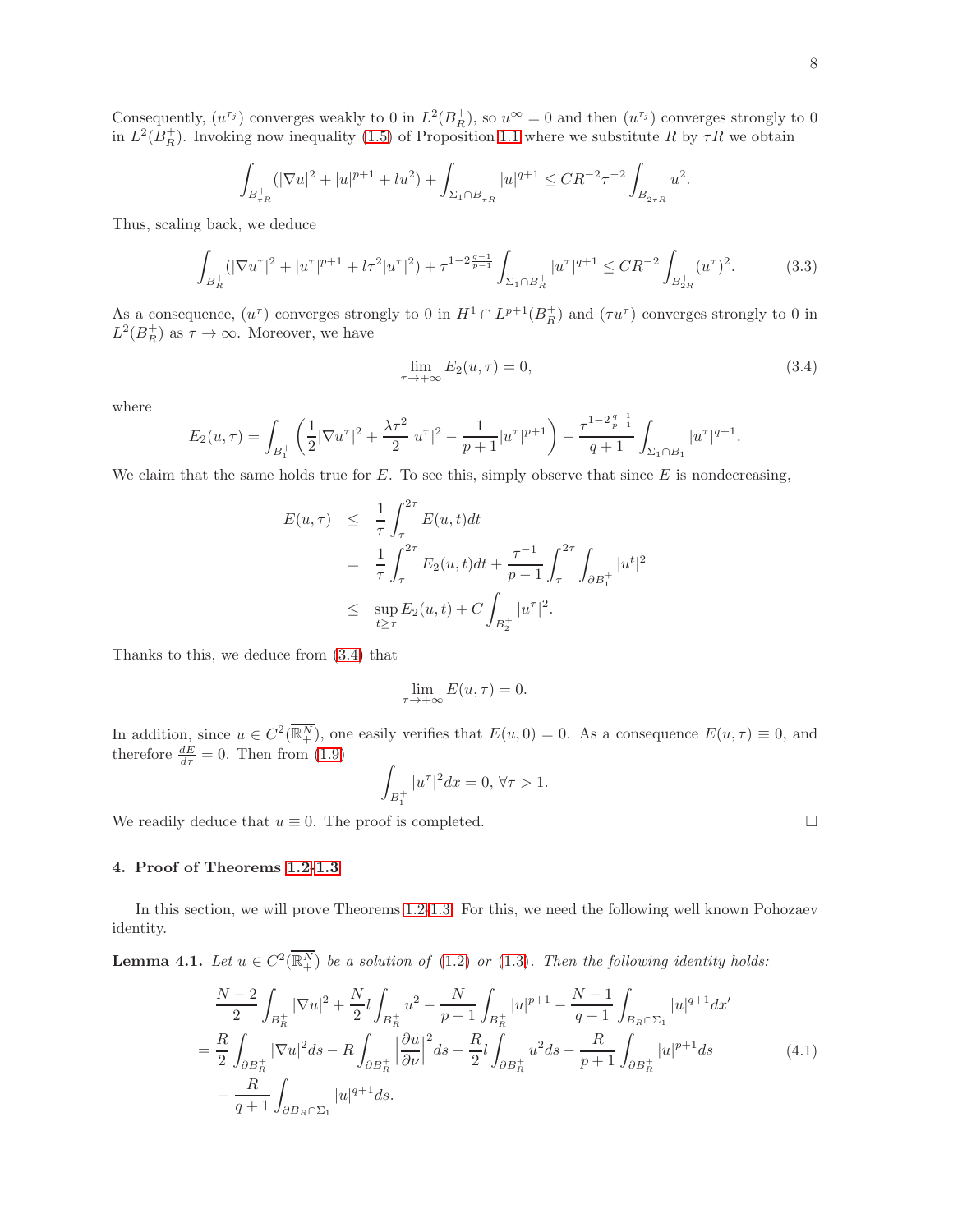**Proof.** The proof of this lemma is standard, we give it here for completeness. We deal only with problem [\(1.2\)](#page-1-0). The proof for problem [\(1.3\)](#page-1-1) is almost the same except that different boundary value conditions were used. We omit the details.

Multiplying the equation [\(1.2\)](#page-1-0) by  $\langle x, \nabla u \rangle$  and integrating on  $B_R^+$ , then a direct computation shows that

$$
\int_{B_R^+} |u|^{p-1} u \langle x, \nabla u \rangle dx = \frac{1}{p+1} \int_{B_R^+} \langle x, \nabla |u|^{p+1} \rangle dx
$$
\n
$$
= -\frac{N}{p+1} \int_{B_R^+} |u|^{p+1} dx + \frac{1}{p+1} \int_{\partial B_R^+} \langle x, \nu \rangle |u|^{p+1} ds
$$
\n
$$
= -\frac{N}{p+1} \int_{B_R^+} |u|^{p+1} dx + \frac{R}{p+1} \int_{\partial B_R^+} |u|^{p+1} ds.
$$
\n(4.2)

Similarly, we have

<span id="page-8-2"></span><span id="page-8-1"></span><span id="page-8-0"></span>
$$
\int_{B_R^+} u \langle x, \nabla u \rangle dx = -\frac{N}{2} \int_{B_R^+} u^2 dx + \frac{R}{2} \int_{\partial B_R^+} u^2 ds.
$$
\n(4.3)

Next, we deduce

$$
\int_{B_R^+} -\Delta u \langle x, \nabla u \rangle dx = \int_{B_R^+} \nabla u \nabla (\langle x, \nabla u \rangle) dx - \int_{\partial B_R^+} \frac{\partial u}{\partial \nu} \langle x, \nabla u \rangle ds - \int_{B_R \cap \partial \mathbb{R}_+^N} \frac{\partial u}{\partial \nu} \langle x, \nabla u \rangle dx'
$$
\n
$$
= \int_{B_R^+} |\nabla u|^2 dx + \frac{1}{2} \int_{B_R^+} \langle x, \nabla (|\nabla u|^2) \rangle dx - R \int_{\partial B_R^+} \left| \frac{\partial u}{\partial \nu} \right|^2 ds
$$
\n
$$
- \frac{1}{q+1} \int_{B_R \cap \Sigma_1} \langle x', \nabla_{x'} (|u|^{q+1}) \rangle dx'
$$
\n
$$
= -\frac{N-2}{2} \int_{B_R^+} |\nabla u|^2 dx + \frac{R}{2} \int_{\partial B_R^+} |\nabla u|^2 ds - R \int_{\partial B_R^+} \left| \frac{\partial u}{\partial \nu} \right|^2 ds
$$
\n
$$
+ \frac{N-1}{q+1} \int_{B_R \cap \Sigma_1} |u|^{q+1} dx' - \frac{R}{q+1} \int_{\partial B_R \cap \Sigma_1} |u|^{q+1} ds.
$$
\n(4.4)

Then  $(4.1)$  follows immediately from  $(4.2)$ ,  $(4.3)$  and  $(4.4)$ .

# *4.1.* Proof of Theorem [1.2.](#page-2-1)

We only prove the conclusion for problem  $(1.2)$ , the proof for problem  $(1.3)$  is the same. Working by contradiction. Suppose that  $u \neq 0$  then, by virtue of the main integral estimate [\(1.6\)](#page-3-0) of Proposition [1.1](#page-2-4) (with  $C_0 > 0$ ) we have

$$
\int_{\Sigma_1\cap B_R^+}|u|^{q+1},\ \int_{\mathbb{R}_+^N}|u|^{p+1},\ \int_{\mathbb{R}_+^N}u^2\ \text{and}\ \int_{\mathbb{R}_+^N}|\nabla u|^2<\infty;\quad \text{ for any }\quad p\in(1,\frac{N+2}{N-2}).
$$

Consequently, we can find a sequence  $R_n \to \infty$  such that

$$
\frac{R_n}{2} \int_{\partial B_{R_n}^+} |\nabla u|^2 ds - R_n \int_{\partial B_{R_n}^+} \left| \frac{\partial u}{\partial \nu} \right|^2 ds + \frac{R_n}{2} l \int_{\partial B_{R_n}^+} u^2 ds
$$

$$
- \frac{R_n}{p+1} \int_{\partial B_{R_n}^+} |u|^{p+1} ds - \frac{R_n}{q+1} \int_{\partial B_{R_n} \cap \Sigma_1} |u|^{q+1} ds,
$$

tends to 0 as n tends to  $+\infty$ . So we deduce from the Pohozaev identity [\(4.1\)](#page-7-1) that

<span id="page-8-3"></span>
$$
\frac{N-2}{2} \int_{\mathbb{R}_+^N} |\nabla u|^2 + \frac{N}{2} l \int_{\mathbb{R}_+^N} u^2 = \frac{N}{p+1} \int_{\mathbb{R}_+^N} |u|^{p+1} + \frac{N-1}{q+1} \int_{\Sigma_1} |u|^{q+1} dx'. \tag{4.5}
$$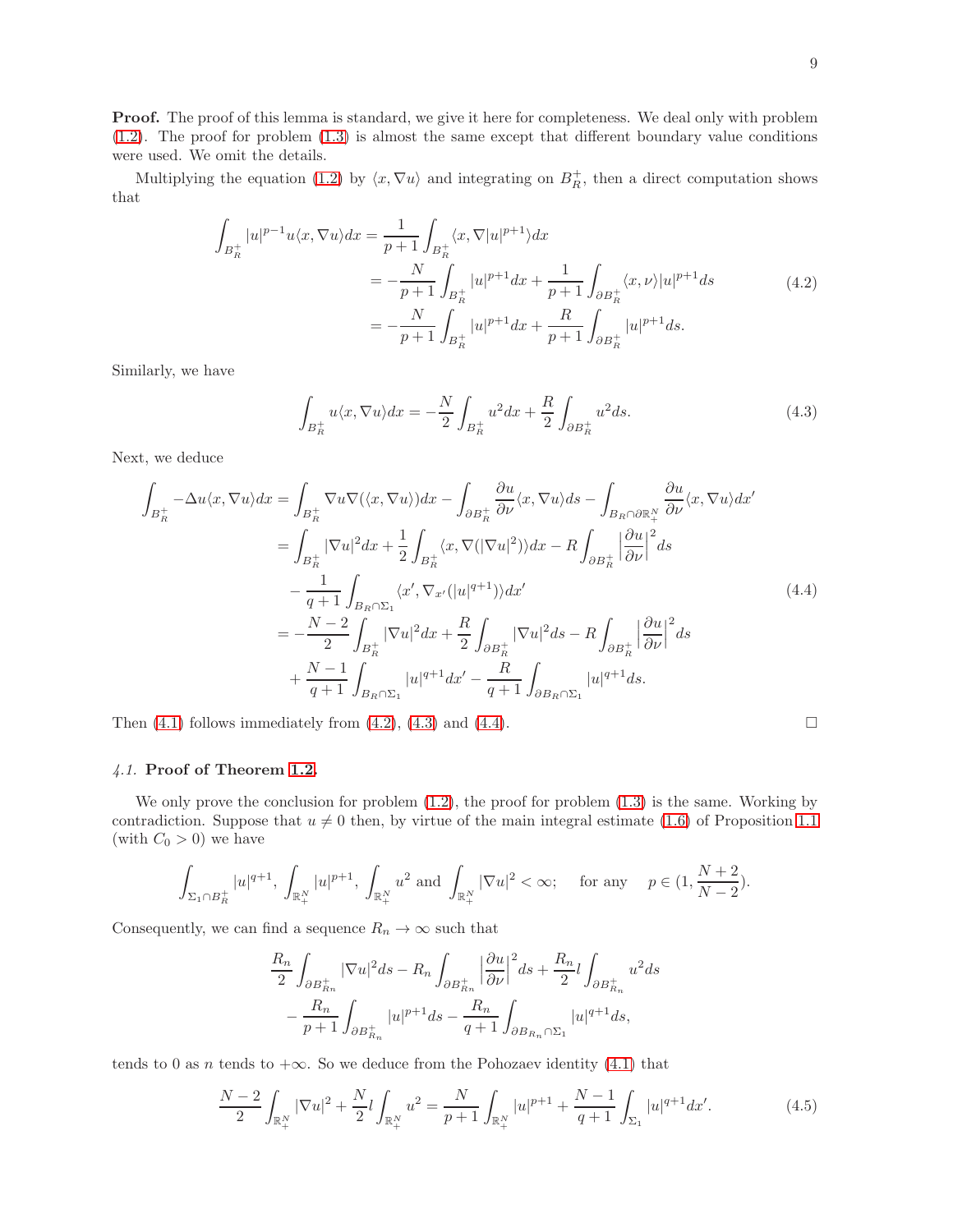<span id="page-9-0"></span>
$$
\int_{\mathbb{R}^N_+} |\nabla u|^2 + l \int_{\mathbb{R}^N_+} u^2 = \int_{\mathbb{R}^N_+} |u|^{p+1} + \int_{\Sigma_1} |u|^{q+1} dx'. \tag{4.6}
$$

Combining [\(4.5\)](#page-8-3) and [\(4.6\)](#page-9-0) we derive

$$
\left(\frac{N-2}{2} - \frac{N-1}{q+1}\right) \int_{\mathbb{R}_+^N} |\nabla u|^2 + \left(\frac{N}{2} - \frac{N-1}{q+1}\right) l \int_{\mathbb{R}_+^N} u^2 = \left(\frac{N}{p+1} - \frac{N-1}{q+1}\right) \int_{\mathbb{R}_+^N} |u|^{p+1}.\tag{4.7}
$$

Observe now since we assume that  $p < \frac{N+2}{N-2}$  and  $q > \frac{N}{N-2}$  then we have

$$
\frac{N-2}{2} - \frac{N-1}{q+1} > 0, \quad \frac{N}{2} - \frac{N-1}{q+1} > 0 \quad \text{and} \quad \frac{N}{p+1} - \frac{N-1}{q+1} > 0.
$$

So we deduce

$$
\left(\frac{N}{2} - \frac{N-1}{q+1}\right)l \int_{\mathbb{R}^N_+} u^2 \le \left(\frac{N}{p+1} - \frac{N-1}{q+1}\right) \int_{\mathbb{R}^N_+} |u|^{p+1}.
$$

On the other hand by hypothesis

$$
|u|_{L^{\infty}(\mathbb{R}^N_+)}^{p-1} < l(\frac{N}{2}-\frac{N-1}{q+1})(\frac{N}{p+1}-\frac{N-1}{q+1})^{-1},
$$

then the last inequality implies

$$
\Big(\frac{N}{2}-\frac{N-1}{q+1}\Big)l\int_{\mathbb{R}^N_+}u^2\leq \Big(\frac{N}{p+1}-\frac{N-1}{q+1}\Big)|u|^{p-1}_{L^\infty(\mathbb{R}^N_+)}\int_{\mathbb{R}^N_+}u^2<\Big(\frac{N}{2}-\frac{N-1}{q+1}\Big)l\int_{\mathbb{R}^N_+}u^2.
$$

So, we reach a contradiction which completes the proof of Theorem [1.2.](#page-2-1)

$$
\sqcup
$$

## *4.2.* Proof of Theorem [1.3.](#page-2-2)

We divide the proof in two parts.

**Step 1.** If  $p = \frac{N+2}{N-2}$ . In view of the Pohozaev identity and as in the proof of Theorem [1.2,](#page-2-1) we have

<span id="page-9-1"></span>
$$
\frac{N-2}{2} \int_{\mathbb{R}^N_+} |\nabla u|^2 + \frac{N}{2} l \int_{\mathbb{R}^N_+} u^2 = \frac{N-2}{2} \int_{\mathbb{R}^N_+} |u|^{\frac{2N}{N-2}} + \frac{N-1}{q+1} \int_{\Sigma_1} |u|^{q+1}.
$$
 (4.8)

On the other hand multiplying equation  $(1.2)$  or  $(1.3)$  by u and integrating by parts yields

<span id="page-9-2"></span>
$$
\int_{\mathbb{R}^N_+} |\nabla u|^2 + l \int_{\mathbb{R}^N_+} u^2 = \int_{\mathbb{R}^N_+} |u|^{\frac{2N}{N-2}} + \int_{\Sigma_1} |u|^{q+1}.
$$
\n(4.9)

Combining [\(4.8\)](#page-9-1) and [\(4.9\)](#page-9-2) gives

$$
\left(\frac{N}{2} - \frac{N-2}{2}\right)l \int_{\mathbb{R}_+^N} u^2 = \left(\frac{N-1}{q+1} - \frac{N-2}{2}\right) \int_{\Sigma_1} |u|^{q+1}.\tag{4.10}
$$

By assumption  $2q - p - 1 \ge 0$ , then  $\frac{N-1}{q+1} - \frac{N-2}{2} \le 0$ . Hence we derive

$$
l\int_{\mathbb{R}^N_+} u^2 = 0.
$$

Since  $l > 0$  we must have  $u \equiv 0$ .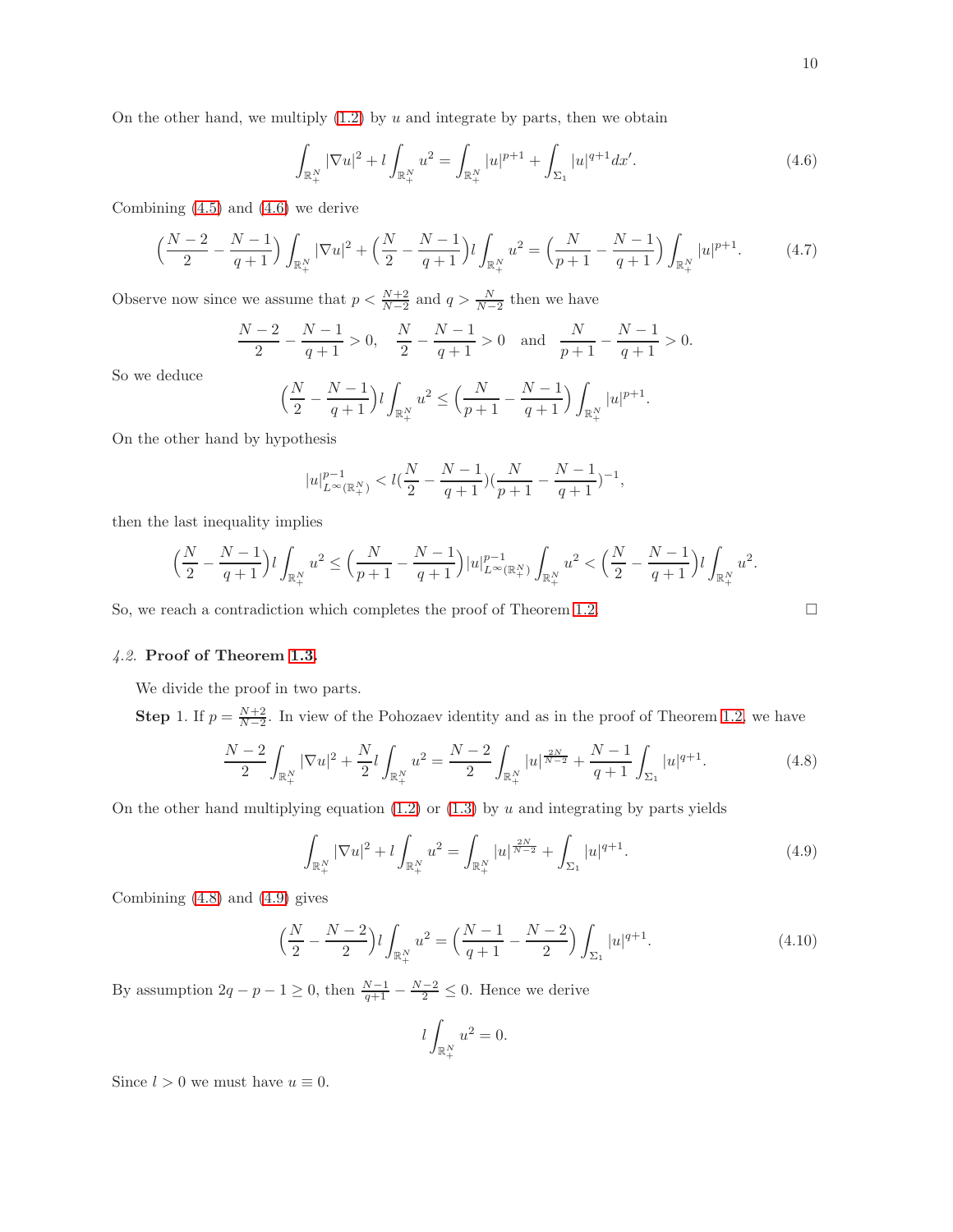**Step 2.** If  $p > \frac{N+2}{N-2}$ . Substitute R by  $\tau R$  in [\(1.6\)](#page-3-0) (with  $C_0 > 0$ ) and scaling back, we obtain

$$
\int_{B_R^+} \left( |\nabla u^\tau|^2 + |u^\tau|^{p+1} + l\tau^2|u^\tau|^2 \right) + \tau^{1-2\frac{q-1}{p-1}} \int_{\Sigma_1 \cap B_R^+} |u^\tau|^{q+1} \leq C_0 \tau^{2\frac{p+1}{p-1} - N} + C R^{N-2\frac{p+1}{p-1}}.
$$

As  $2\frac{p+1}{p-1}-N < 0$ , then  $(u^{\tau})_{\tau\geq 1}$  is uniformly bounded in  $H^1 \cap L^{p+1}(B_R^+)$  for any  $R > 0$  and  $(\tau^{\frac{p+1-2q}{(p-1)(q+1)}}u^{\tau})_{\tau\geq 1}$ is uniformly bounded in  $L^{q+1}(\Sigma_1 \cap B_R^+)$ . So, we can find a sequence  $(u^{\tau_j})$  which converges strongly in  $L^2(B_R^+)$  and weakly in  $H^1 \cap L^{p+1}(B_R^+)$  to some function  $u^{\infty}$  for every  $R > 0$ , as  $\tau_j \to +\infty$ . Since  $u^{\tau_j}$ satisfies the following PDE

$$
u^{\tau} = \lambda^{-1} \tau^{-2} \bigg( \Delta u^{\tau} + |u^{\tau}|^{p-1} u^{\tau} \bigg) \quad \text{in} \quad \mathbb{R}^N_+,
$$

then taking limits in the sense of distributions, we get  $u^{\infty} = 0$ , and therefore  $(u^{\tau_j})$  converges strongly to 0 in  $L^2(B_R^+)$ . Invoking now inequality [\(1.5\)](#page-2-3) of Proposition [1.1](#page-2-4) where we substitute R by  $\tau R$  we obtain

$$
\int_{B_{\tau R}^+} \left( |\nabla u|^2 + |u|^{p+1} + lu^2 \right) + \int_{\Sigma_1 \cap B_{\tau R}^+} |u|^{q+1} \le C_0 + CR^{-2} \tau^{-2} \int_{B_{2\tau R}^+} u^2, \ \forall R > 2R_0 \text{ and } \tau > 1.
$$

Thus, scaling back, we deduce

<span id="page-10-4"></span>
$$
\int_{B_R^+} \left( |\nabla u^\tau|^2 + |u^\tau|^{p+1} + l\tau^2 |u^\tau|^2 \right) + \tau^{1-2\frac{q-1}{p-1}} \int_{\Sigma_1 \cap B_R^+} |u^\tau|^{q+1} \le C_0 \tau^{2\frac{p+1}{p-1} - N} + CR^{-2} \int_{B_{2R}^+} (u^\tau)^2. \tag{4.11}
$$

As a consequence,  $(u^{\tau})$  converges strongly to 0 in  $H^1 \cap L^{p+1}(B_R^+)$  and  $(\tau u^{\tau})$  converges strongly to 0 in  $L^2(B_R^+)$  as  $\tau \to \infty$ . Then from [\(4.11\)](#page-10-4), we have

$$
\lim_{\tau \to +\infty} E_2(u, \tau) = 0,
$$

where

$$
E_2(u,\tau)=\int_{B_1^+}\left(\frac{1}{2}|\nabla u^\tau|^2+\frac{\lambda\tau^2}{2}|u^\tau|^2-\frac{1}{p+1}|u^\tau|^{p+1}\right)-\frac{\tau^{1-2\frac{q-1}{p-1}}}{q+1}\int_{\Sigma_1\cap B_1^+}|u^\tau|^{q+1}.
$$

At this stage the rest of the proof is similar to the **Case** 3 of Theorem [1.1.](#page-2-0) Then we omit it.  $\square$ 

## 5. Acknowledgment

The authors extend their appreciation to the Deanship of Scientific Research at King Khalid University, Abha, KSA for funding this work through Research Group under grant number (R.G.P-2 / 121/ 42).

## References

### References

- <span id="page-10-0"></span>[1] A. Bahri and P. L. Lions, *Solutions of superlinear elliptic equations and their Morse indices,* Comm. Pure. App. Math. 45 (1992), 1205-1215.
- <span id="page-10-1"></span>[2] M. Ben Ayed, H. Fourti and A. Selmi, *Harmonic functions with nonlinear Neumann boundary condition and their Morse indices,* Nonlinear Anal. Real World Appl., 38 (2017), 96-112.
- <span id="page-10-3"></span>[3] H. Berestycki, I. Capuzzo-Dolcetta and L. Nirenberg, *Superlinear indefinite elliptic problems and nonlinear Liouville theorems,* Topol. Methods Nonlinear Anal. 4(1) 1994, 59-78.
- <span id="page-10-2"></span>[4] E. N. Dancer, *Finite Morse index solutions of supercritical problems,* J.reine angew. Math. 620 (2008), 213-233.